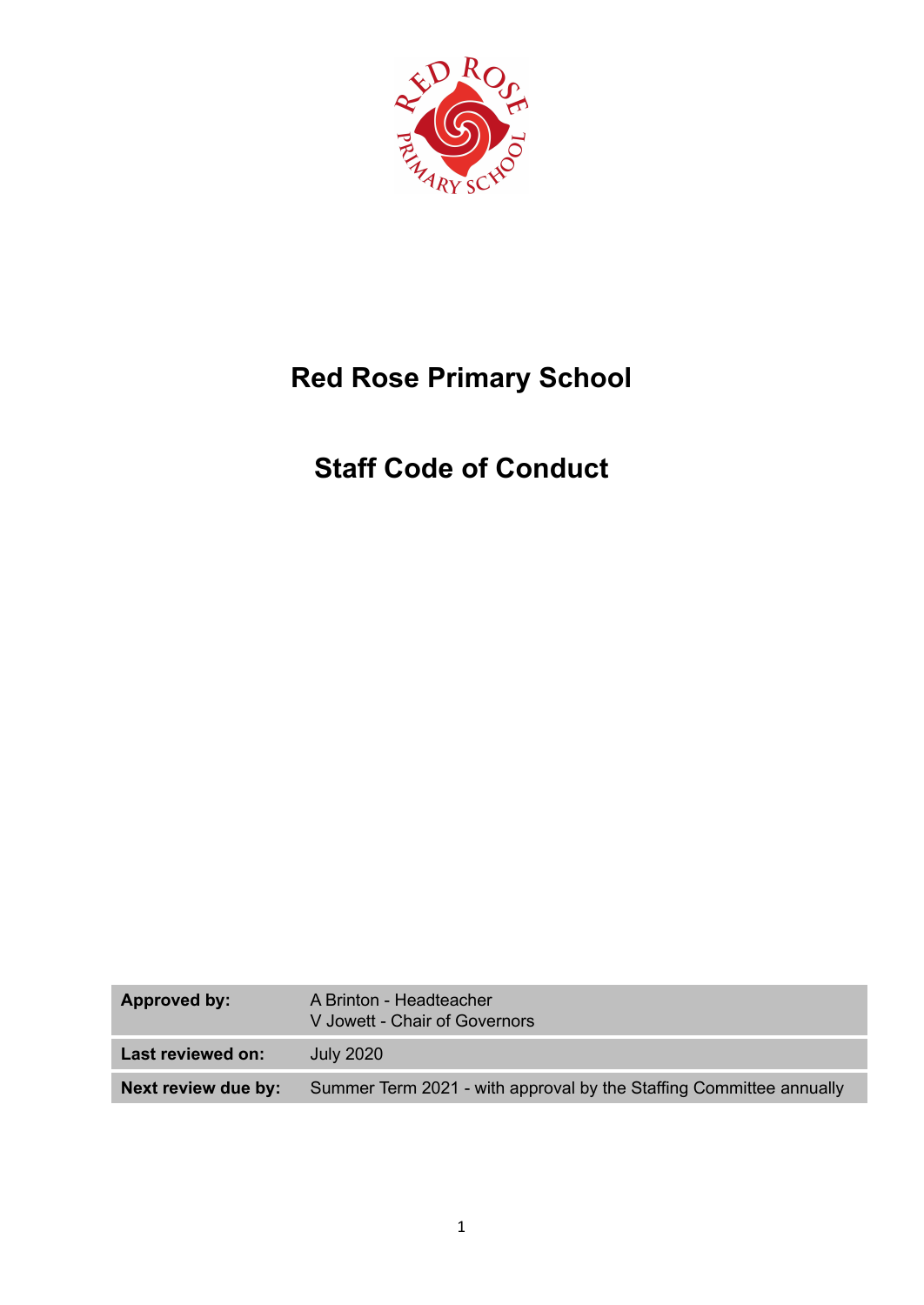

## **1. Introduction**

#### 1.1 What is the Code of Conduct about?

The School, and Durham County Council, as residual employer, expects high standards of conduct from its employees. This document sets out the minimum standards we expect of you, provides a framework to help you understand the protocols which apply to you and gives guidance to help you comply with them.

All employees of the school must maintain the standards and integrity of this Code of Conduct and carry out their duties honestly and fairly.

Any policies mentioned within this Code of Conduct are published on the Extranet and/or are available within the school from the Headteacher. However, it is the responsibility of individual school's Governing Bodies to adopt these for use within their school.

#### 1.2 Who does the Code of Conduct apply to?

This Code of Conduct covers all employees of the school. Where schools are using this Code of Conduct, suitable advice should be sought from the Schools HR Advice & Support Team where appropriate.

The Code of Conduct is recommended as good practice to all other groups associated with the school who have the discretion in their employment to adopt our policies; including such groups as voluntary sector organisations e.g. community groups.

Where applicable this Code of Conduct will also apply to agency workers, contractors, consultants or third parties providing work or services for, or on behalf of, the school. e.g. private nurseries, after school clubs, out of hours organisations.

Throughout the Code of Conduct Policy, 'Headteacher' may be substituted by the 'Chair of Governors' or 'nominated Governor' should any issues relate directly to the Headteacher themselves.

#### 1.3 Responsibilities

All employees of the school have a responsibility to ensure they comply with this Code of Conduct, along with any other approved policies or procedures in use within the school. Employees are expected to give the highest possible standard of service to the public, and where it is part of their duties, to provide appropriate advice to governors, councillors and fellow employees with impartiality.

#### 1.4 Monitoring

All information will be handled sensitively and used only for its proper purpose. However, confidentiality cannot be guaranteed as information might have to be disclosed where an issue results in formal proceedings.

Under the Data Protection Act 1998, individuals have the right to see their own personal data held subject to the rights of confidentiality of any third parties involved in that information.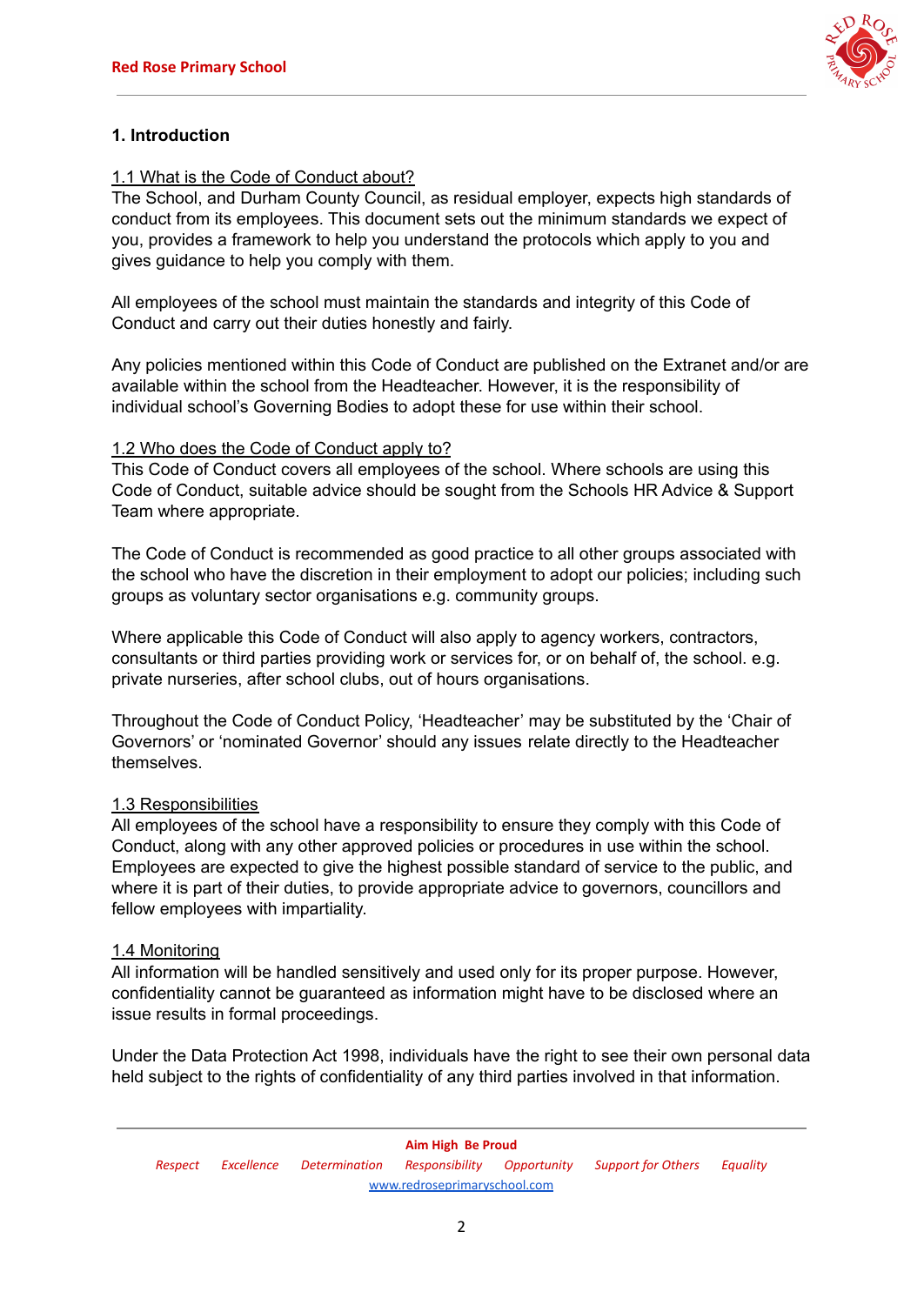

#### 1.5 Publicising/distribution of the Code of Conduct

A copy of this Code of Conduct is available from the Headteacher within the school and will be made available to employees on request. A copy can also be viewed via the extranet.

New employees will be informed of the existence of this Code of Conduct in recruitment and induction information.

#### 1.6 Reviewing the Code of Conduct

The operation of this Code of Conduct will be kept under review and such changes will be made to the Code of Conduct as deemed appropriate and in accordance with agreed consultation protocols.

#### 1.7 Legislation

We are required to set out a Staff Code of Conduct under Regulation 7 of The [School](http://www.legislation.gov.uk/uksi/2009/2680/contents/made) Staffing (England) [Regulations](http://www.legislation.gov.uk/uksi/2009/2680/contents/made) 2009.

In line with the statutory safeguarding guidance 'Keeping Children Safe in [Education'](https://www.gov.uk/government/publications/keeping-children-safe-in-education--2), we should have a Staff Code of Conduct, which should cover acceptable use of technologies, staff/pupil relationships and communications, including the use of social media.

#### **2. Principles**

This Code of Conduct meets the recommendations of the Nolan Committee's Standards in Public Life, establishing the Seven Principles of Public Life, which are:

**Selflessness -** You must act solely in terms of the public interest and not in order to gain financial or other material benefits for yourself, family, or friends.

**Integrity** - You should not place yourself under any financial or other obligation to outside individuals or organisations that might seek to influence you in the performance of your official duties.

**Objectivity** - You must make choices on merit when making decisions on appointments, contracts, or recommending rewards and benefits for individuals.

**Accountability** - You are accountable for your decisions and actions to the public and you must submit yourself to whatever scrutiny is appropriate.

**Openness** - You should be as open as possible about all the decisions and actions that you take. You should give reasons for your decisions and restrict information only when the wider public interest clearly demands.

**Honesty** - You have a duty to declare any private interests relating to your work and you need to take steps to resolve any conflicts arising in a way that protects the public interest.

**Leadership** - You should promote and support these principles by leadership and example.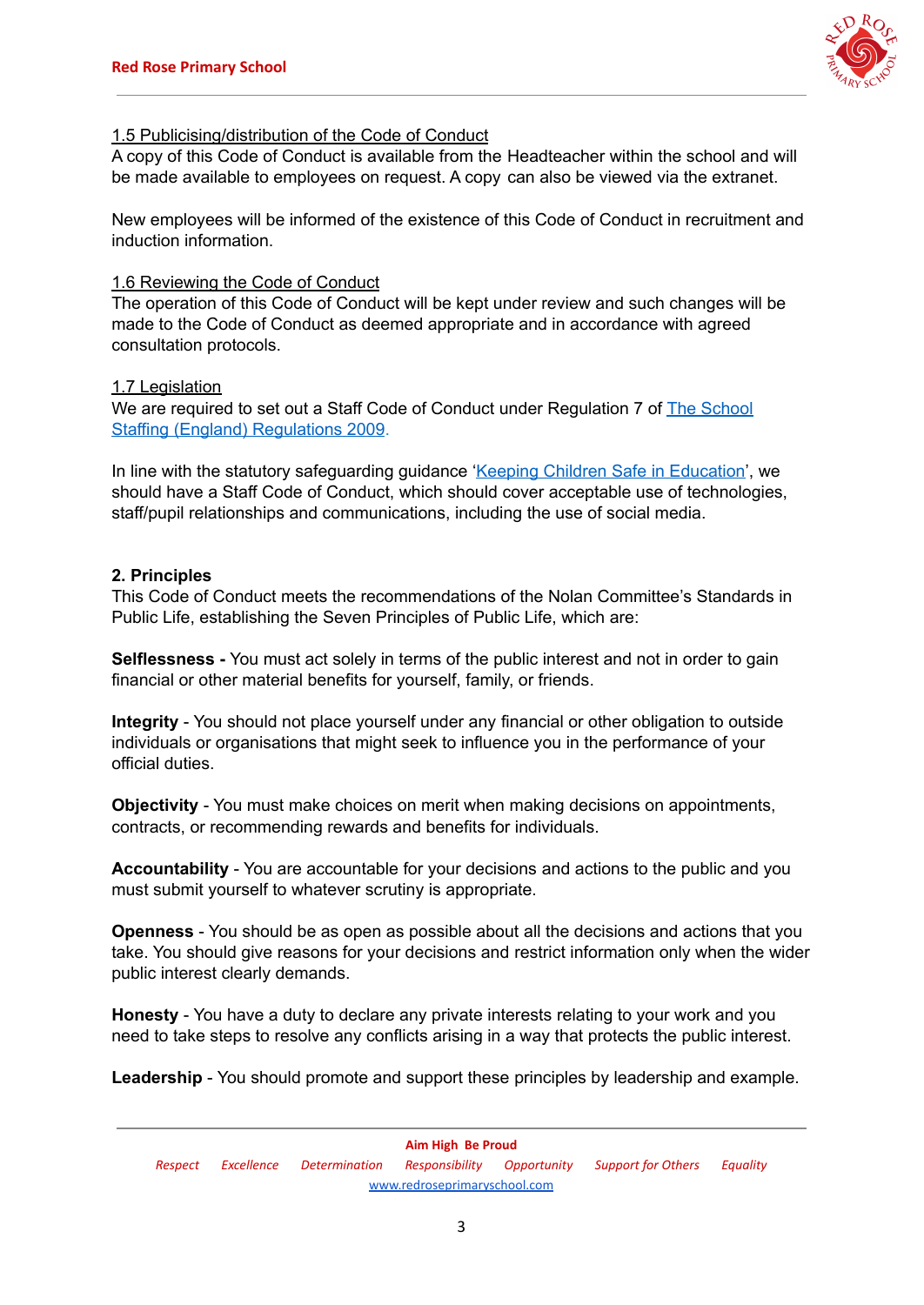

When working on behalf of the school you must:

- act in the interests of the school when carrying out your duties, and in accordance with the principles of public life of selflessness, integrity, objectivity, accountability, openness, honesty and leadership
- comply with the school service requirements, policies and standards, procedures, legislation and other professional standards which apply to your role
- declare to your Headteacher any potential or actual conflicts of interest or relationships that may impact on your work, or that of the school
- report any concerns or breaches of this Code of Conduct, or any other school policies, to your Headteacher
- ask your Headteacher if you are unsure what is required of you

In addition, teachers must also adhere to:

- the terms and conditions outlined in the school teachers pay and conditions document (STPCD)
- the Teachers Standards which are set out by the Department for Education (DfE). These cover both teaching standards and personal and professional conduct. Teacher's performance will be regularly reviewed against these professional standards.

#### 2.1 Breach of the Code of Conduct

Breaches of any element of this Code of Conduct (inside or outside of work) are a serious matter, and could lead to an investigation under the council's Disciplinary Policy.

Serious breaches may be considered gross misconduct which could result in dismissal without notice.

You must participate in any investigations, including those carried out by the school, or nominated representatives, who is responsible for ensuring lawfulness and fairness of decision making including reporting any actual or potential breaches of the law or maladministration

#### **3. Declaration forms**

Declaration forms (SCCE1 – SCCE4) are to be completed when required as detailed in this Code of Conduct. All declaration forms will be held by the school for the purpose of logging onto a central register. A copy of the completed declaration form will also be placed on an employee's personal file within the school. All forms will be acknowledged and recorded whether approved or declined.

The following declaration forms can be downloaded from the extranet from the Staff/HR Advice section and accessing the Code of Conduct. These forms must be completed in full.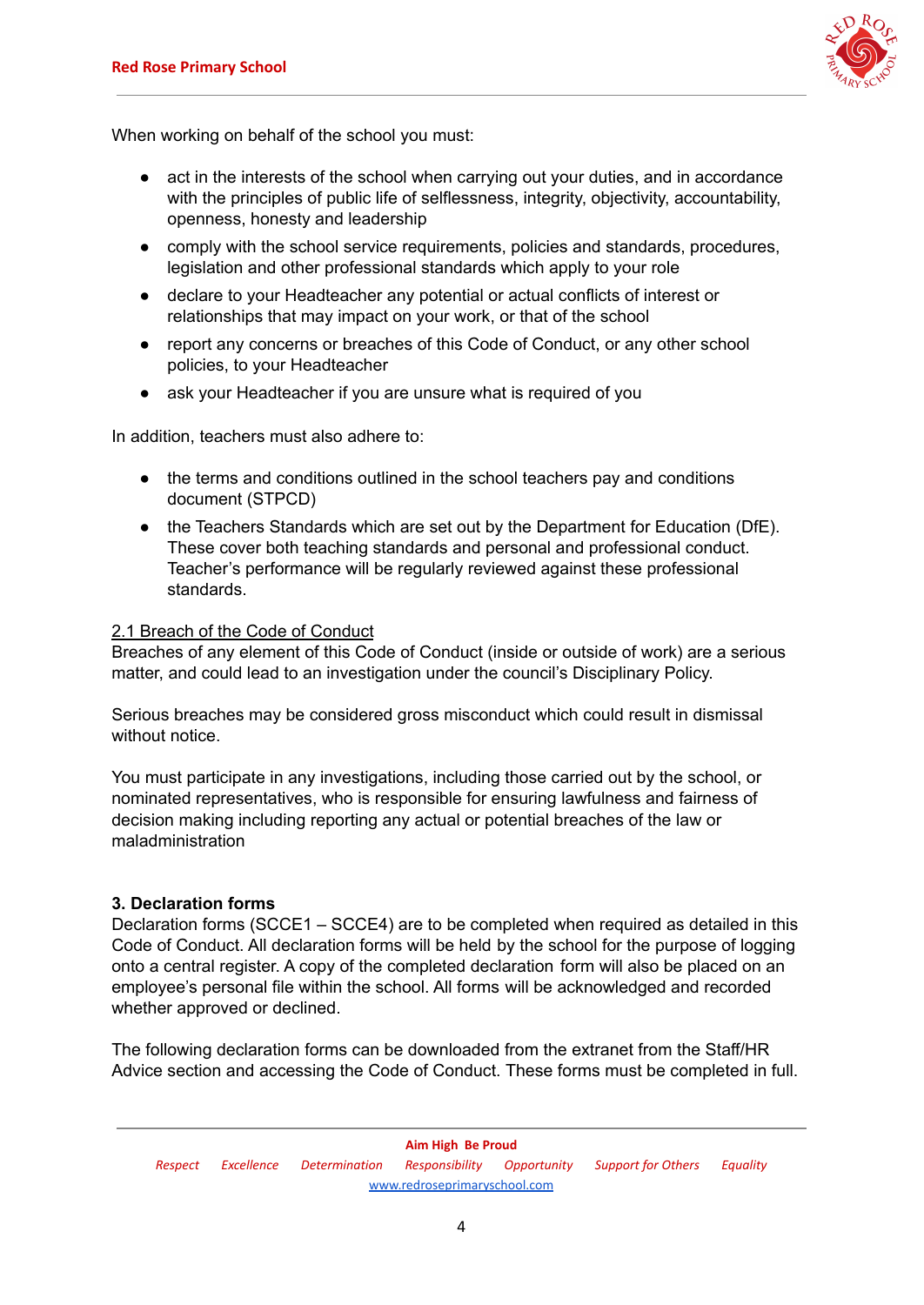

| <b>Form SCCE1</b> | Declaration of Relationships with External Contractor or Supplier |
|-------------------|-------------------------------------------------------------------|
| <b>Form SCCE2</b> | Declaration of Personal Interests                                 |
| <b>Form SCCE3</b> | Request for Approval to Undertake Outside Work                    |
| <b>Form SCCE4</b> | Declaration of Offers of Hospitality/Gifts                        |

### **4. Procedure**

#### 4.1 Personal conduct

As an employee and representative of the school, you are expected to conduct yourself to the highest standards and act with honesty, integrity and professionalism.

- carry out the full requirements of your role, as detailed in your contract of employment (statement of particulars), job description and school policies and procedures
- attend work in accordance with the terms of your contract of employment (statement of particulars) and comply with the school's Sickness Absence/Attendance Management Policy and other absence procedures
- act in an appropriate manner in any situation where you can be readily identified as a school employee, whether at work or otherwise
- follow management guidance in regard to maintaining acceptable standards of appearance and personal hygiene. This includes the requirement for staff to dress in a professional, appropriate manner, outfits will not be overly revealing, and we ask that tattoos are covered up.
- Clothes will not display any offensive or political slogans.
- ●
- wear, and maintain in a reasonable condition, corporate uniform, clothing and personal protective equipment, if provided to you, and as directed
- report any shortfalls in the provision of school services to your Headteacher
- report any concerns / allegations / suspicions of fraud, corruption, bribery, theft or other irregularity, as a matter of urgency, to your Headteacher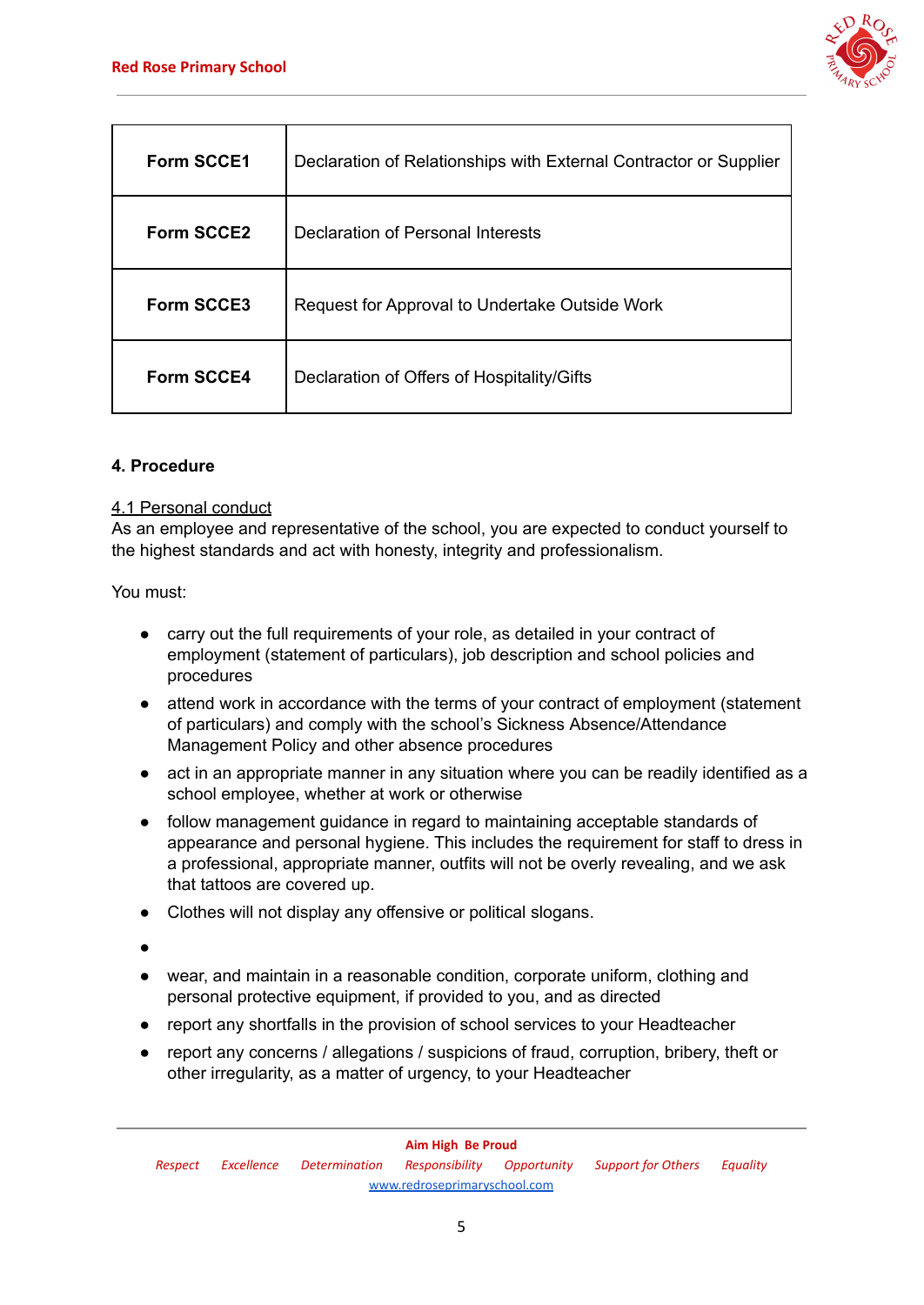

keep relationships with governors, employees, contractors or partners or potential contractors, on a professional basis.

You must not:

- engage in any conduct or behaviour that is harmful to the reputation of the school or council, its services or interests, or conduct which brings the school or council into disrepute, even when outside of work
- be under the influence of alcohol or unprescribed drugs so as to adversely affect your work
- misuse your official position or seek to use information obtained in the course of your work, for personal interests or the interests of others
- criticise the school or the council either through media, social media, verbal or written communication.

For further information, please refer to the following school policies/procedures (where applicable), available on the extranet or via your Headteacher. This list is not exhaustive and any other policies, procedures or guidance may apply.

- Confidential Reporting Code
- Counter Fraud and Corruption Strategy
- Disciplinary Policy
- Drugs, Substance and Alcohol Misuse Policy
- Family Leave and Flexible Working Policy
- Sickness Absence/Attendance Management Policy

#### 4.2 Protecting confidential information

Maintaining confidentiality of sensitive information is essential. Information must only be disclosed in accordance with the Data Protection Act 1998 which covers manual and computerised information, including emails.

- be familiar with and adhere to the school policies relating to the use of the internet and IT applications
- comply with the school's IT security procedures
- comply with the school's procedures relating to the secure handling and transit of paper records and obtain Headteacher approval prior to taking any paper records/hard copy material off site which contain personal or confidential information
- report any suspected data losses or security breaches immediately to your **Headteacher**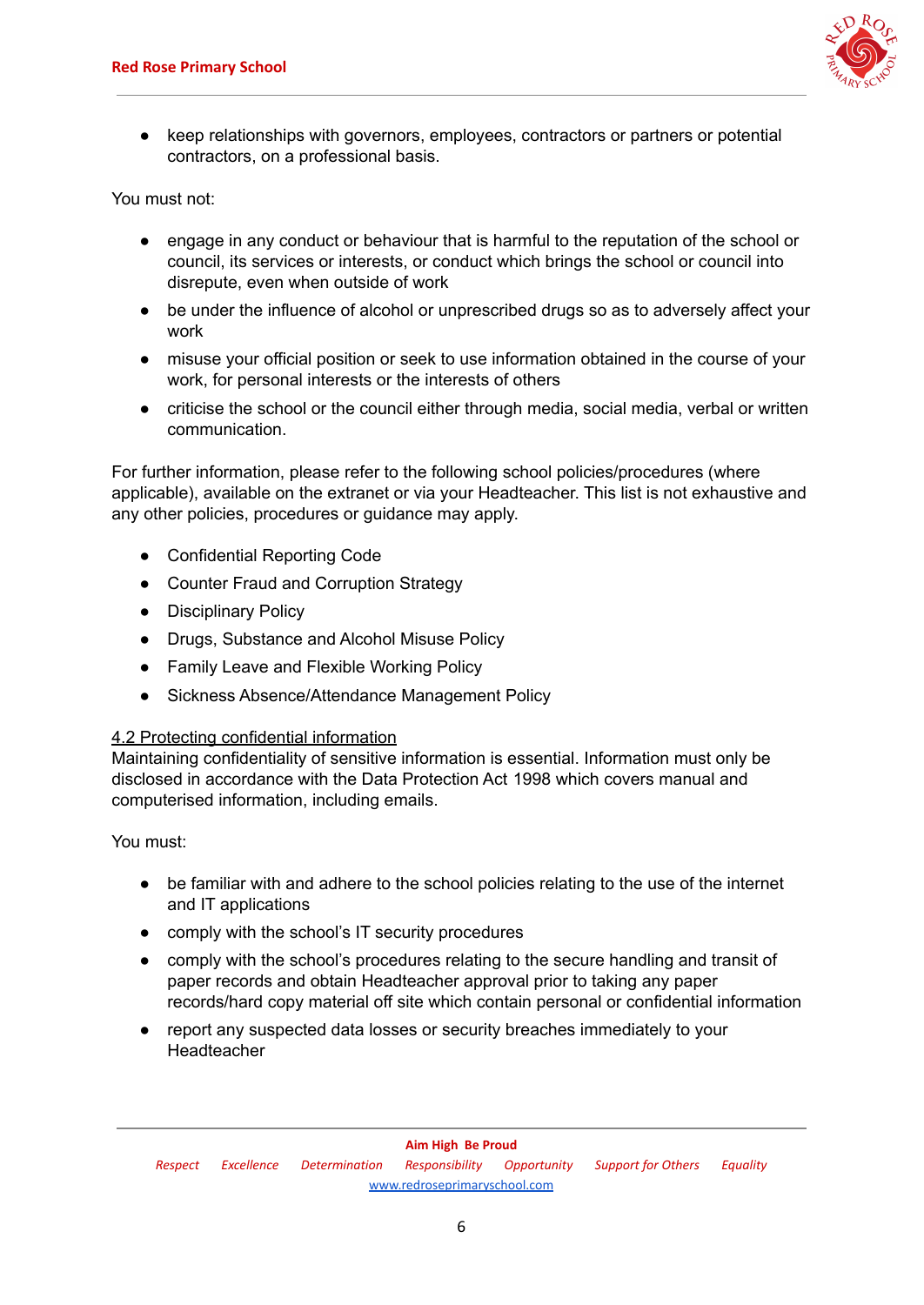

- label and store information documents to allow access to authorised users and restrict unauthorised users
- refer any media or press enquiries to the Headteacher immediately, and follow their instructions
- check with your Headteacher if you are in doubt about whether you can provide information to a third party.

You must not:

- disclose information on pupil's without their parent's consent or, where the child is of reasonable understanding, the child, unless for specified exceptions relating to safeguarding or where legally obliged
- disclose information relating to staff and/or parents, unless for specified exceptions relating to safeguarding or where legally obliged
- disclose your computer password/login details to anyone
- use information or facilities provided, for unauthorised personal use, improper or commercial gain, or for fraudulent or malicious activities
- compromise the security of school information, for example by installing unauthorised software, inappropriately securing information or interfering with standard security settings
- disclose any confidential information relating to the school, colleagues, pupils, parents or anyone else who has contact with the school, either whilst at work or outside of work, unless you have express permission to do so
- release any information relating to an employee's or pupil's private affairs unless their consent has first been obtained, unless there is a statutory duty on the school to provide this information.

For further information, please refer to the following school policies/procedures (where applicable), available on the extranet or via your Headteacher. This list is not exhaustive and any other policies, procedures or guidance may apply.

- Corporate Records Management guidance
- School E-Safety Policy
- School Security Policy (H&S)
- Staff Acceptable Use Policy

#### 4.3 Internet and social networking

Internet access for personal use is at the school's discretion and must not affect an employee's performance or productivity at work.

The school may monitor the use of the internet for legitimate business reasons, including compliance with this Code of Conduct. By using the internet, employees are deemed to have consented to the monitoring, recording and auditing of internet use.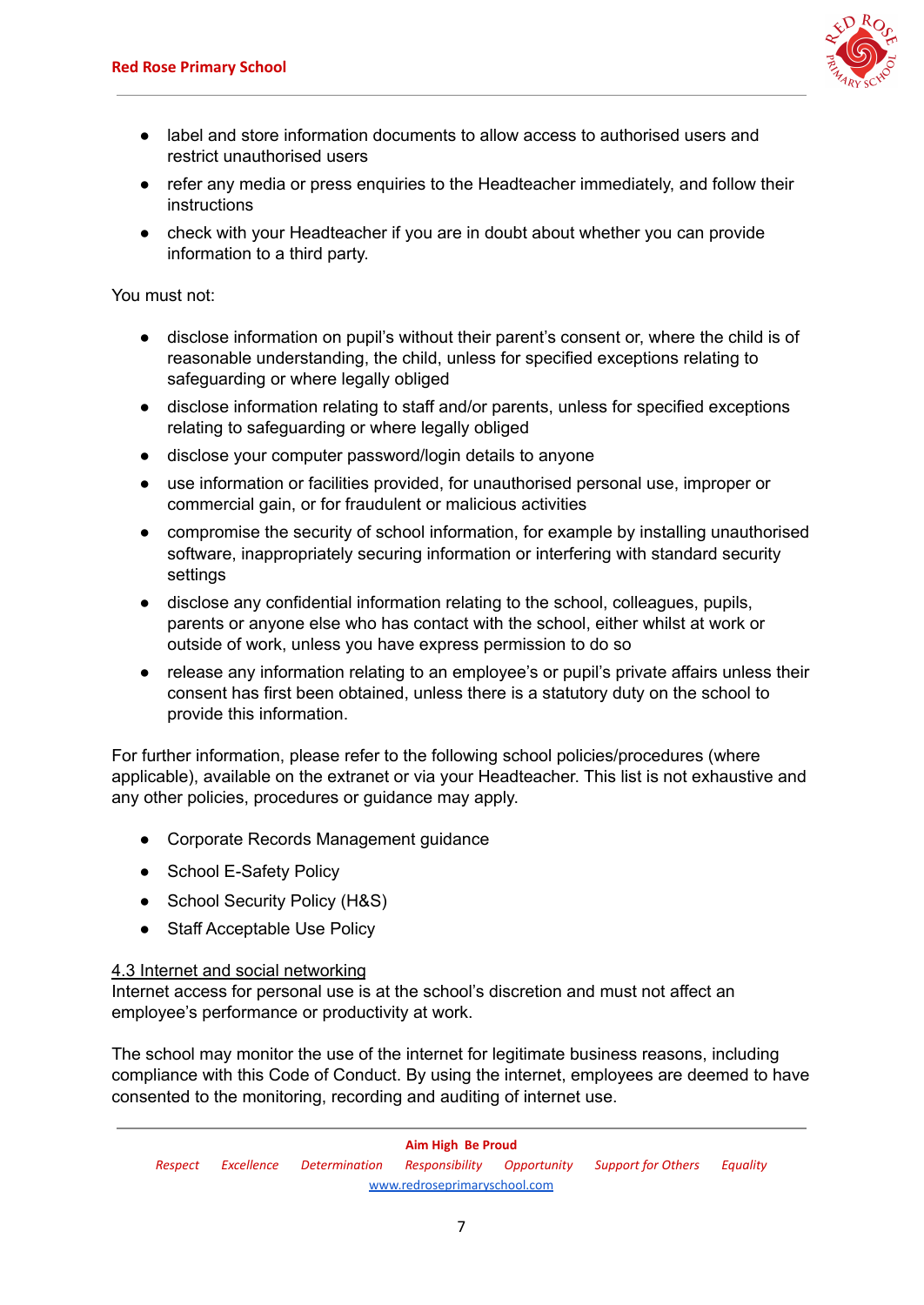

You must:

- be familiar with and adhere to the school policies relating to the use of the internet and IT applications
- adhere to the school's IT policies and procedures when using social networking sites for personal use
- make it clear when posting information or comments on social networking sites that any personal views expressed do not represent those of the school or Durham County Council
- inform your Headteacher immediately if you believe you have acted inappropriately when using social media, even if the mistake has since been resolved
- report to your Headteacher any instances where you believe another employee has posted inappropriate or offensive comments on social networking sites
- only communicate electronically with pupils, parents/carers and other professionals via work approved communication channels e.g. via a school provided email address or telephone number

You must not:

- post information on social networking sites which is confidential to the school, its pupils or parents
- post entries on social networking sites about the school, colleagues, pupils or parents or any other person linked to the school which are derogatory, defamatory, discriminatory or offensive in any way or which could bring the school into disrepute
- communicate with pupils or ex-pupils under the age of 18 using social media without the express permission of the Headteacher

For further information please refer to the following school policies/procedures (where applicable), available on the extranet or via your Headteacher. This list is not exhaustive and any other policies, procedures or guidance may apply.

- School E-Safety Policy
- Staff Acceptable Use Policy

4.4 Working with the public, children, parents, colleagues and governors You must:

- be polite, courteous and helpful when dealing with all members of the local community, children, parents, governors, colleagues and other professionals involved in pupil wellbeing
- treat all groups and individuals with respect, value their opinions and beliefs and behave in an appropriate manner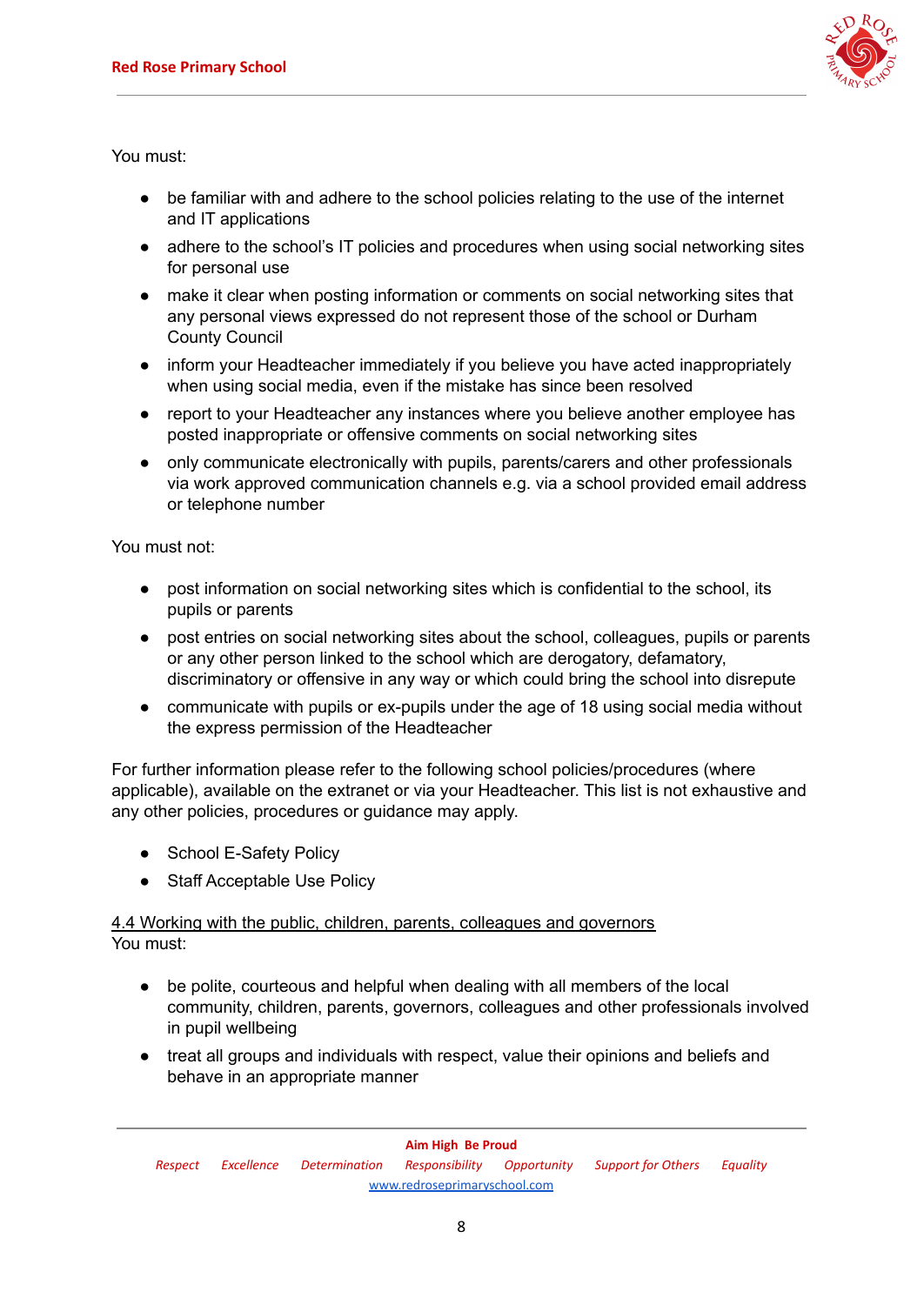

- treat others in a fair and equitable manner in accordance with the school's procedures and the wider requirements of the law
- develop productive and supportive relationships with all school colleagues and participate in whole school development and improvement activities
- keep all children, parents/carers and employees' money, personal records, information and correspondence secure in accordance with the school policies and procedures, and the Data Protection Act
- advise your Headteacher if you have any concerns about the standard of service being provided
- give appropriate and impartial advice to governors when requested and ensure working relationships are kept on a professional basis
- speak to your Headteacher if you are unsure what information you are able to provide to governors or anyone else requesting information
- declare all close personal relationships with governors to your Headteacher.

You must not:

- discriminate unfairly in the provision of facilities, services, employment practices or any other area of school duties
- form inappropriate close personal relationships with children or their relatives/carers
- give any information, including information relating to pupils, parents/carers or colleagues, to anyone except those authorised to receive it.

For further information, please refer to the following school policies/procedures (where applicable), available on the extranet or via your Headteacher. This list is not exhaustive and any other policies, procedures or guidance may apply.

- Grievance Policy
- School Counter Fraud and Corruption Strategy
- School Equality Statement/ Policy

#### 4.5 Appropriate relationships with pupils and parents

Staff must be mindful of the need to maintain professional boundaries appropriate to their position and must always consider whether their actions are warranted, proportionate, safe and applied equitably.

- act in an open and transparent way with pupils and parents that will not lead any reasonable person to question your actions or intent
- treat pupils with respect and dignity
- avoid unnecessary physical contact with children, except where it is essential, e.g. for safety reasons, where you need to obtain the pupil's permission wherever possible,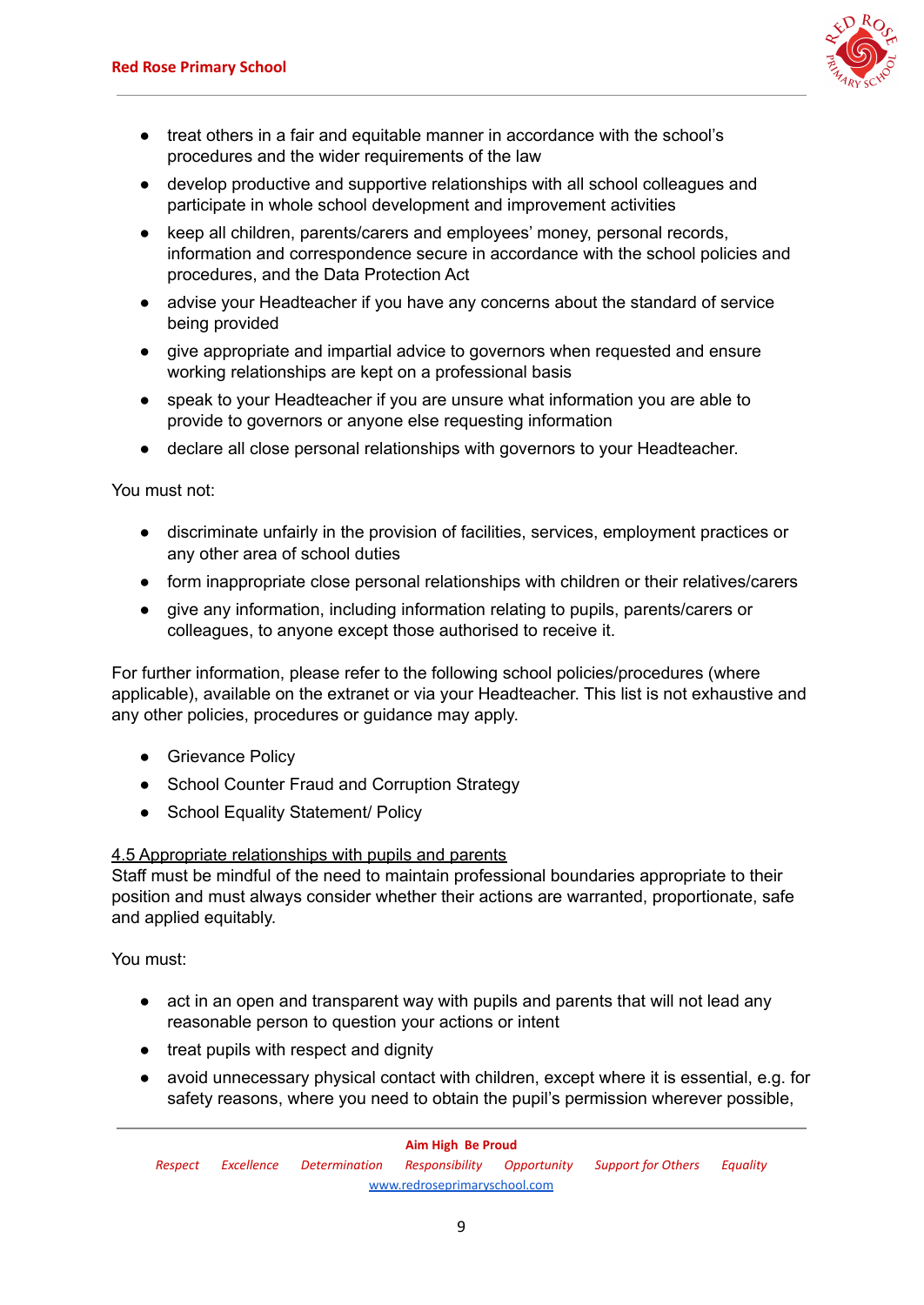

and only use when no other form of control is available, and use only the minimum force needed to achieve required outcome

- report any incidents to the Headteacher where physical contact was necessary to remove a child from a dangerous situation/object and/or to prevent harm to themselves or others, and record the incident in accordance with school procedures
- interact with parents in a polite and respectful manner and recognise parents' entitlement to express concerns they may have about their child's learning, safety or wellbeing
- avoid discussing school matters with parents outside of school if approached and refer the parent to normal school communication channels
- follow school procedures and health & safety requirements when organising and/or accompanying pupils on school trips and activities taking place outside of school premises.

You must not:

- give pupils your home address, mobile or home phone number, or non-school related email address unless you have authorisation from your Headteacher
- make arrangements to meet pupils, either individually or in groups, outside school, other than school trips authorised by the Headteacher
- give a pupil a lift in your own vehicle, other than on school business with the permission of the Headteacher
- use any form of degrading treatment to punish or undermine pupils, or use sarcasm, demeaning or insensitive comments towards pupils.

For further information, please refer to the following school policies/procedures (where applicable), available on the extranet or via your Headteacher. This list is not exhaustive and any other policies, procedures or guidance may apply.

● School Behaviour Policy

#### 4.6 Safeguarding of Pupils

Schools have a statutory and moral duty to safeguard and promote the welfare of pupils. Staff must be aware of their individual safeguarding responsibilities, including to provide a safe environment in which children can learn, to be aware of signs of abuse and neglect, to identify children who are suffering, or are likely to suffer significant harm, and to take appropriate action in such cases to prevent concerns from escalating.

- follow and adhere to the school's child protection and safeguarding policies and procedures
- if a child reports any safeguarding issues, report this immediately to the designated safeguarding lead and Headteacher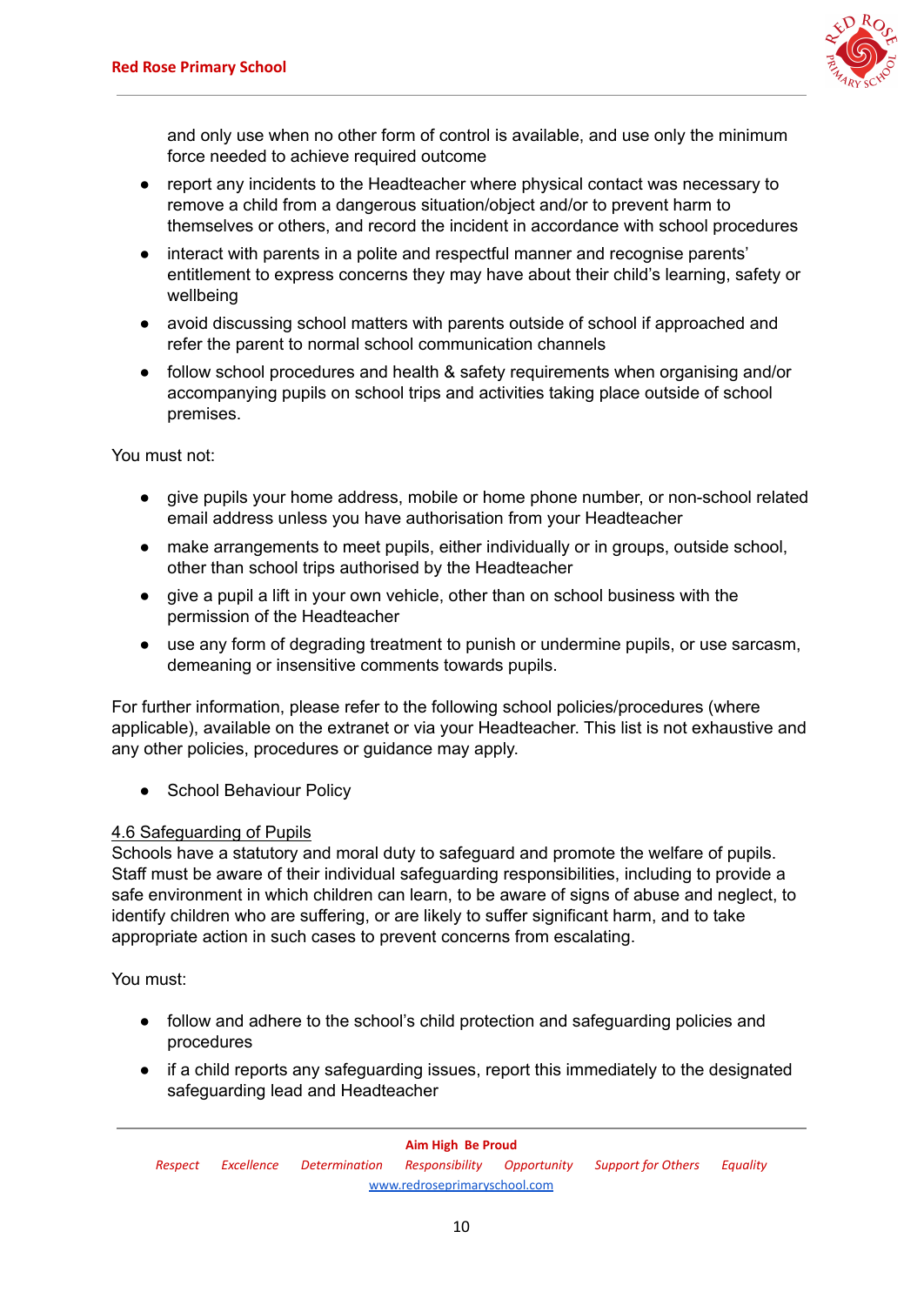

report any safeguarding concerns about another member of staff immediately to the Designated Safeguarding Lead and Headteacher.

You must not:

promise confidentiality to a child who reports safeguarding issues to you.

For further information please refer to the following school policies/procedures (where applicable), available on the extranet or via your Headteacher. This list is not exhaustive and any other policies, procedures or guidance may apply.

- Child Protection Policy
- DfE Guidance 'Keeping Children Safe in Education'
- Safeguarding Policy
- School Behaviour Policy

4.7 Criminal convictions/loss of licence or qualification

You must inform your Headteacher immediately if you:

- receive any criminal conviction, caution or are held on bail, or placed under bond during your employment with the school, either within or outside of your normal working hours
- receive any driving convictions that could result in the loss of your driving licence
- you are subject to medical restrictions or changes to category entitlements in your driving licence that may impact on your ability to carry out the duties of your contracted role
- have engaged in behaviour that has resulted in loss of licence, affiliation, accreditation or qualification that may impact on your ability to carry out the duties of your contracted role

If you are employed to provide early years childcare (birth to 5) or out of hours childcare (up to 8 years old) you must also inform your Headteacher immediately if you:

are living or working in the same household as anyone who is disqualified from working with children, and you must make a declaration in line with the Disqualification by Association regulations. Your Headteacher can provide you with a declaration form and you must inform them of any changes in respect of this declaration throughout the entire course of your employment.

As all school posts are subject to an enhanced Disclosure and Barring Service (DBS) check, as well as the above, you must also inform your Headteacher immediately if you are subject to a criminal investigation. All information you provide in this regard will be dealt with in strict confidence.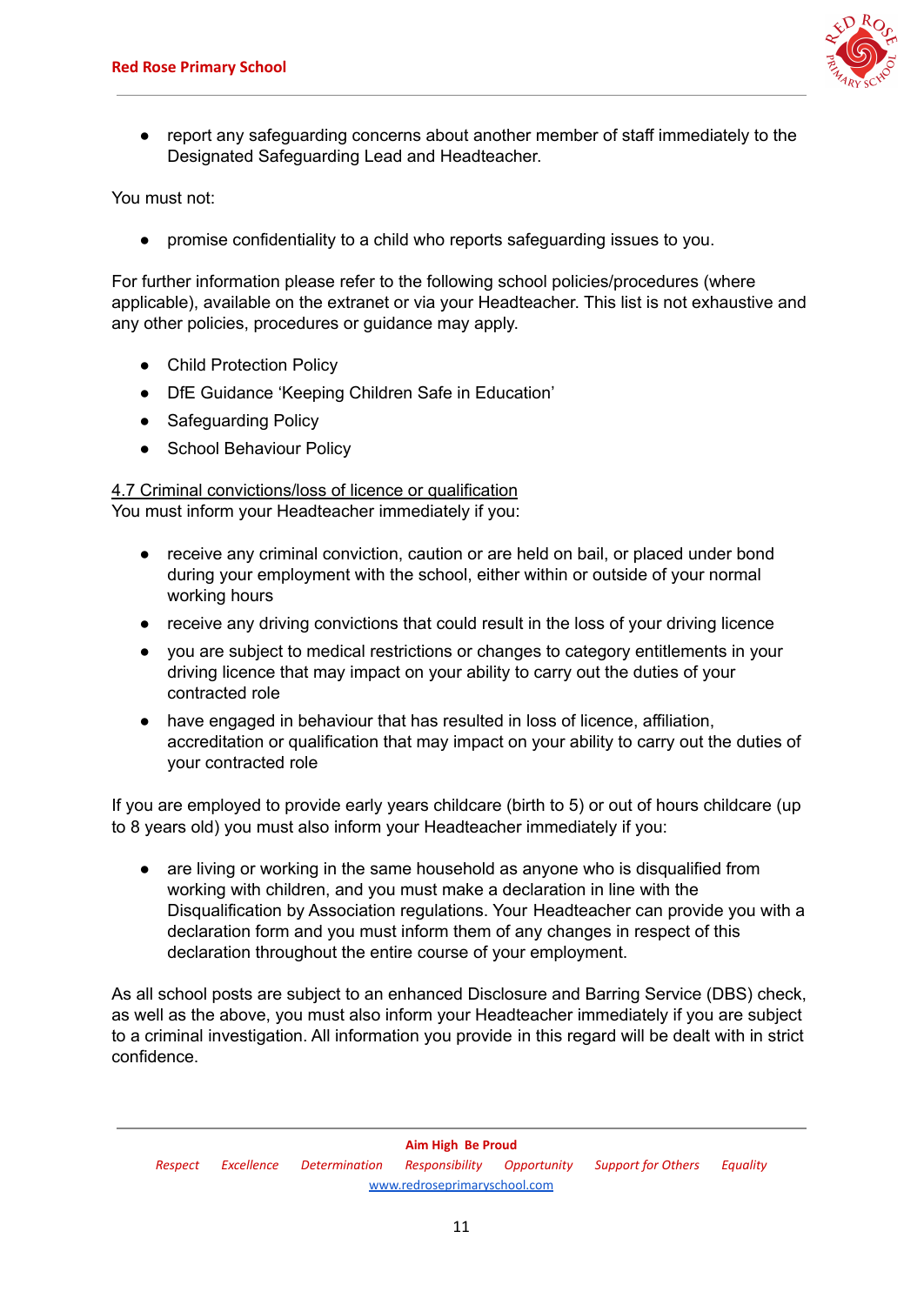

For further information, please refer to the following school policies/procedures (where applicable), available on the extranet or via your Headteacher. This list is not exhaustive and any other policies, procedures or guidance may apply.

- DBS (CRB) and Safeguarding guidance documents
- Disqualification by Association guidance

#### 4.8 Procurement, administering or managing school contracts

Section 117 of the Local Government Act 1972 requires you to make a formal declaration about contracts in which you have a financial interest, that is any direct or indirect interest of monetary value, whether or not the value is readily identifiable. It is a criminal offence to fail to comply with this.

All schools need to have Contract Procedure rules in place. The governing body can choose to set school specific rules which, in such cases, must be published on the school's website to ensure school's purchasing procedures are transparent. Schools not adopting their own rules should use the Council's standard Contract Procedure Rules as published in the Constitution of the Council.

You must:

- comply with the school's Contract Procedure Rules and any other relevant school procedures of orders and contracts
- exercise fairness and impartiality when dealing with all customers, suppliers, other contractors and subcontractors
- declare any private or personal relationships with contractors, subcontractors or suppliers by completing form SCCE1.

You must not:

- discriminate unfairly against anyone involved in the tendering and contracting process
- disclose any confidential information relating to tenders or costs for internal or external tenders to any unauthorised person
- use your influence or show any special favour to current or former employees or their partners, close relatives or associates when awarding contracts to businesses relating to them or employing them in any capacity
- play any part in the selection of tenderers if you have any direct or indirect interest in the outcome.

For further information, please refer to the following school policies/procedures (where applicable), available on the extranet or via your Headteacher. This list is not exhaustive and any other policies, procedures or guidance may apply.

● Contract Procedure Rules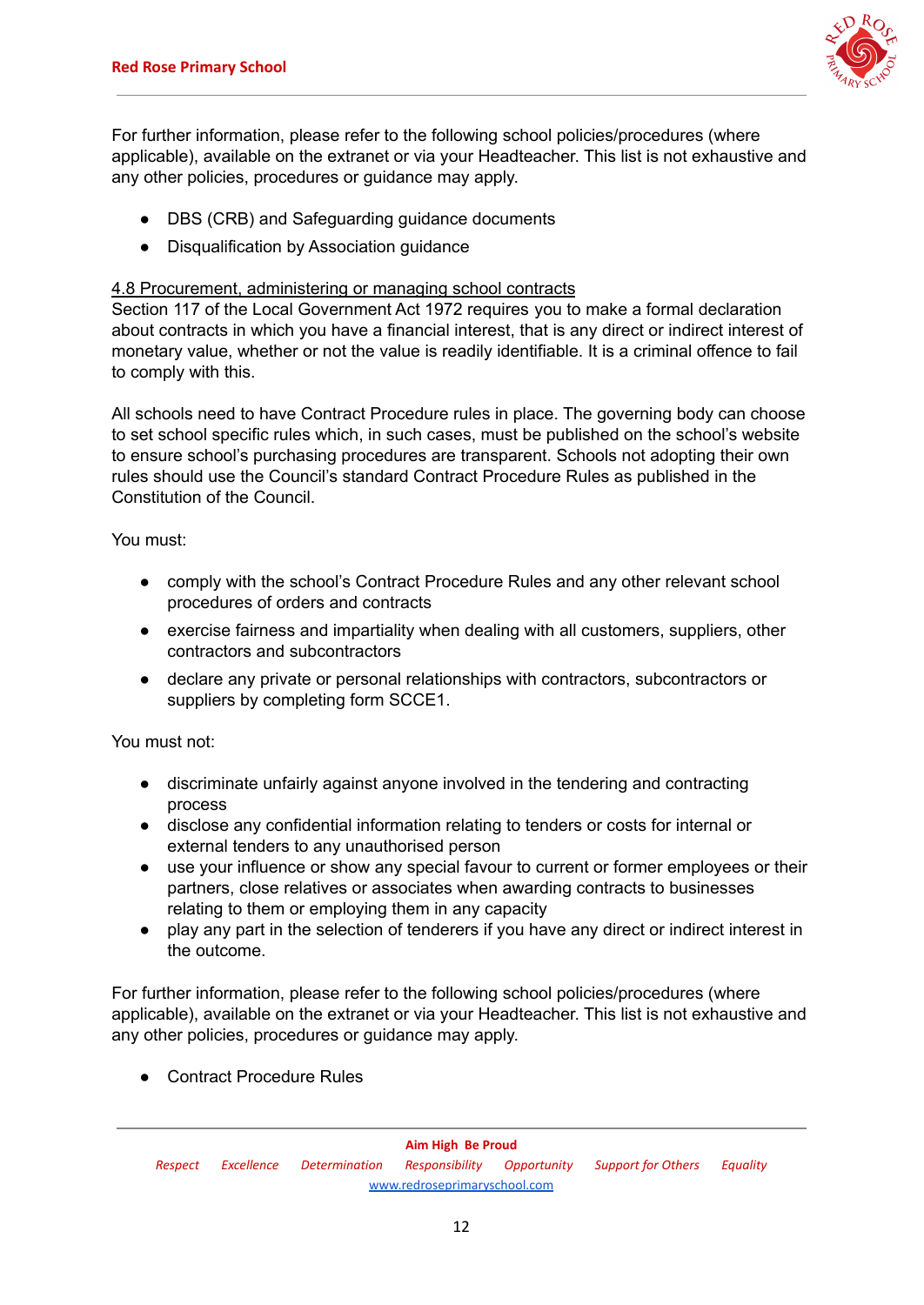

- Financial Procedures Manual
- Records Management Guidance/ Policy

#### 4.9 Personal interests

Section 117 of the Local Government Act 1972 requires you to make a formal declaration about contracts in which you have a financial interest, that is any direct or indirect interest of monetary value, whether or not the value is readily ascertainable. It is a criminal offence to fail to comply with this.

Other financial interests could include when money other than your salary is paid into your bank account by the school or the council, or where your address is linked to a business receiving payment from the school or the council.

Non-financial interests could include governorship of another local school or involvement with an organisation or pressure group which may seek to influence the school's policies.

You must:

- declare any financial or non-financial interests which could conflict or be seen to conflict with the school's or the council's interests to your Headteacher by completing form SCCE2
- declare an interest and abstain from being involved with any professional decisions about matters in which you have a personal interest.

#### 4.10 Commitments outside work

Outside work means any paid or unpaid work, including voluntary work, undertaken in addition to your school employment. Any requests to carry out other employment will be considered and will not be unreasonably refused; however, outside work must not, in our view, conflict with school interests or weaken public confidence in the school, or adversely impact upon your ability to carry out your role with the school. All approvals will be reviewed on an annual basis.

If you wish to undertake any outside work you must:

- obtain permission from your Headteacher by completing form SCCE3 prior to undertaking any outside work
- inform your Headteacher by completing another SCCE3 if there are any changes relating to your outside work.

You must not:

- put yourself in a position where your duty and private interests conflict or could appear to conflict
- seek to gain business in the course of carrying out your school duties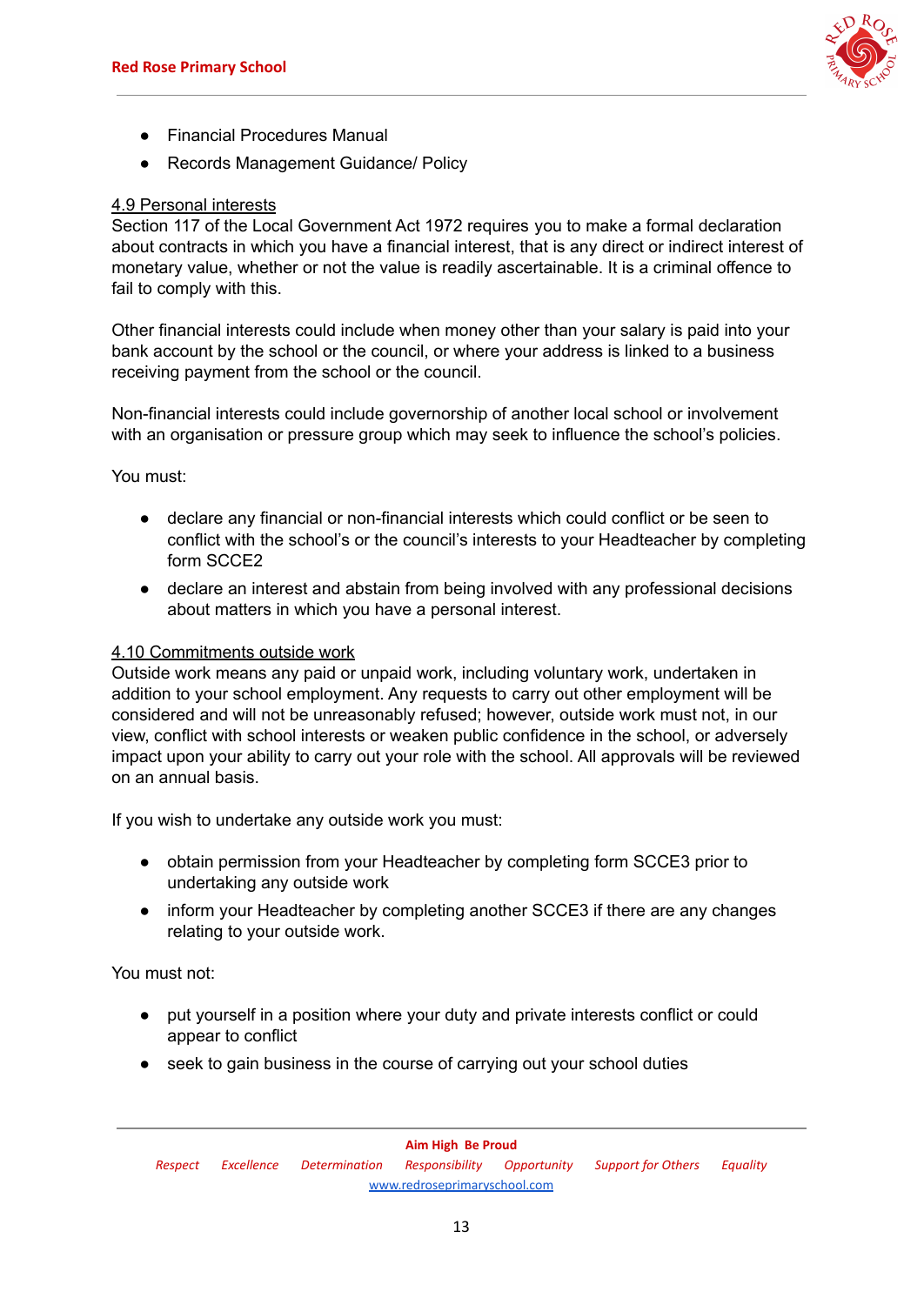

- carry out any outside work or a private interest during working hours, including making/sending or receiving telephone calls, emails, correspondence/goods
- use any school facilities or equipment or confidential information in relation to commitments outside of work.

#### 4.11 Gifts and hospitality

Gifts, hospitality or benefits in kind offered to you must be treated with caution in order to avoid any suggestion of improper motives or conduct.

It is a serious criminal offence under the Bribery Act 2010 to corruptly receive or give any gift, loan, fee, reward or advantage for doing, or neglecting to do something, or showing favour or disfavour to any person in your official capacity. If an allegation is made against you, it will be for you to demonstrate that any such rewards have not been corruptly obtained. Offences can carry a maximum of 10 years imprisonment and/or an unlimited fine for an individual.

For the avoidance of doubt, you must:

- complete form SCCE4 to seek approval from your Headteacher if you are offered, or wish to offer, any gifts, hospitality or advantage, before you accept such items, excluding token gifts such as gifts from children at the end of term/Christmas up to a value of £20
- use tact and courtesy if you need to refuse a gift or hospitality
- report to your Headteacher any gifts which are delivered to your place of work where you may have a problem returning it
- report to your Headteacher any approaches made to you which could be viewed as being aimed at obtaining some form of preferential treatment.

Where hospitality is offered to individual employees to sporting events or functions then permission to attend should be sought from the Chair of the Governing Body for the Headteacher and, for all other staff, permission should be sought from the Headteacher as appropriate, and also permission should only be given when the event is seen as part of the life of the community, or where it is in the interest of the school to be represented, or where the school should be represented.

If you are unclear what is acceptable, ask your Headteacher.

For further information, please refer to the following school policies/procedures (where applicable), available on the extranet or via your Headteacher. This list is not exhaustive and any other policies, procedures or guidance may apply.

● School Counter Fraud and Corruption Strategy

4.12 Handling school money or sponsorship/donations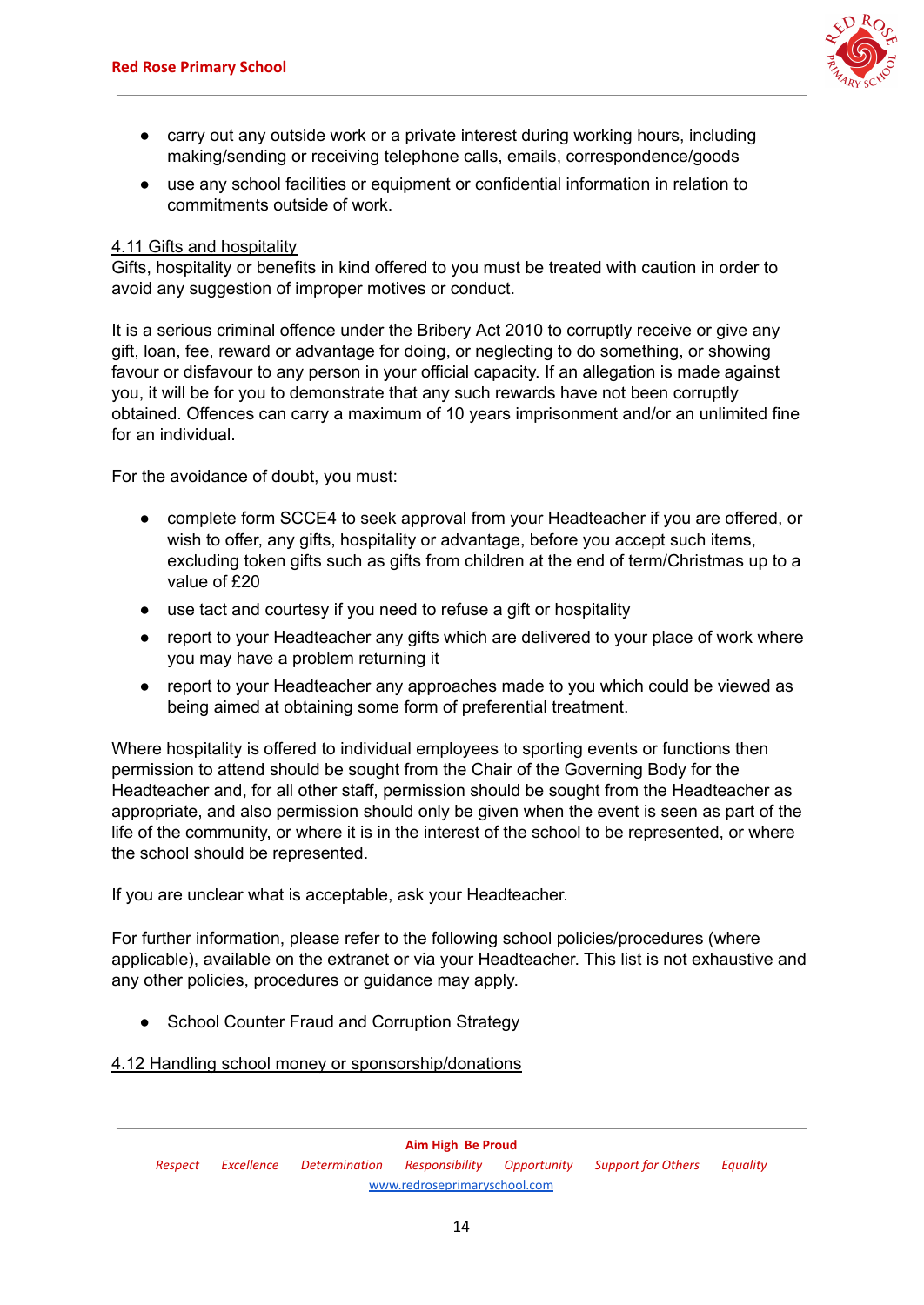

Sponsorship is defined as 'an agreement between the school and the sponsor, where the school receives either money or a benefit in kind for an event, campaign or initiative from an organisation or individual which in turn gains publicity or other benefits.'

The school is a publicly funded organisation and as such, all employees who are authorised to be involved in financial activities and transactions on behalf of the school must be familiar with the school's Financial Procedure Manual.

If this applies to you, you must:

- use authorised school funds in a responsible, accountable and lawful way
- comply with the school's financial procedures and take legal and financial advice where appropriate
- seek value for money
- comply with relevant policies and procedures when handling money
- make sure that any sponsorship accepted is related to school business and is approved by your Headteacher
- disclose any benefit you yourself, partners, relations or close friends relating to any sponsorship the school proposes to make
- if you suspect financial irregularity, bribery, corruption, theft or fraud, contact your Headteacher in the first instance. If, for any reason, this is not appropriate you should contact the Council's Internal Audit team (telephone no: 03000 269645)
- report any possible legal or procurement issues which may be associated with securing sponsorship to your Headteacher, who may take relevant legal advice.

You must not:

• benefit from any contract or sponsorship that is given to or by the school, or show any favour to a partner, spouse, relative, friend or associate.

For further information please refer to the following school policies/procedures (where applicable), available on the extranet or via your Headteacher. This list is not exhaustive and any other policies, procedures or guidance may apply.

● Financial Procedures Manual

#### 4.13 Intellectual property

Some aspects of the work you carry out, or produce, on behalf of the school may be intellectual property. All creative designs, writings, report, drawings and inventions produced by employees in the course of their duties are the property of the school, unless otherwise agreed in advance with the Headteacher.

You must not: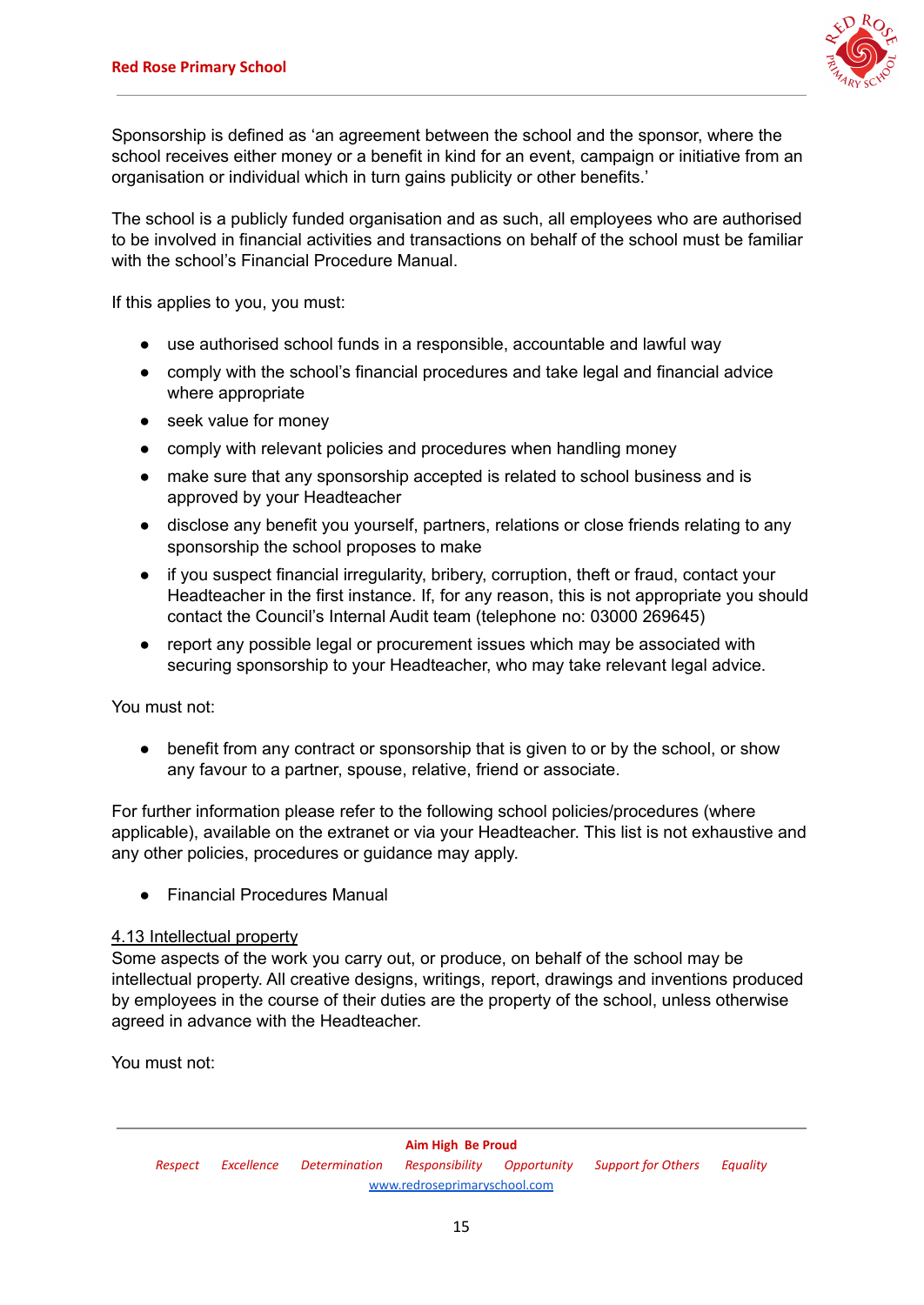

● disclose, publish or otherwise use the work you produce for the school for personal gain or benefit unless you have the express written permission of your Headteacher.

#### 4.14 Recruitment and other employment matters

You must:

follow the school's Recruitment and Selection Policy

You must not:

- be involved in a selection process or interview if you are related to an applicant, or in a close personal relationship with them, or a member of their immediate family
- canvas on behalf of applicants for school posts, either directly or indirectly
- be involved in, or try to influence, any employment decisions, including those relating to discipline, promotion, pay adjustments, for any employee with whom you have a close personal relationship
- ask a councillor to provide a reference for you in relation to a job within the county council, unless no other alternative referees are available.

For further information, please refer to the following school policies/procedures (where applicable), available on the extranet or via your Headteacher. This list is not exhaustive and any other policies, procedures or guidance may apply.

● Recruitment and Selection Policy

#### 4.15 Using school equipment, materials and property

The facilities and equipment provided as part of your work belong to the school. You must:

- comply with Health and Safety regulations and use personal protective equipment as required
- take care of school property or equipment, keeping it secure and reporting any damages or breaches in security
- use equipment and facilities for authorised purposes only
- use equipment and facilities appropriately and only for the purposes provided.

You must not:

• use school equipment, vehicles or property for unauthorised activities, personal gain or fraudulent activity.

For further information, please refer to the following school policies/procedures (where applicable), available on the extranet or via your Headteacher. This list is not exhaustive and any other policies, procedures or guidance may apply.

● School Health & Safety Procedures and associated guidance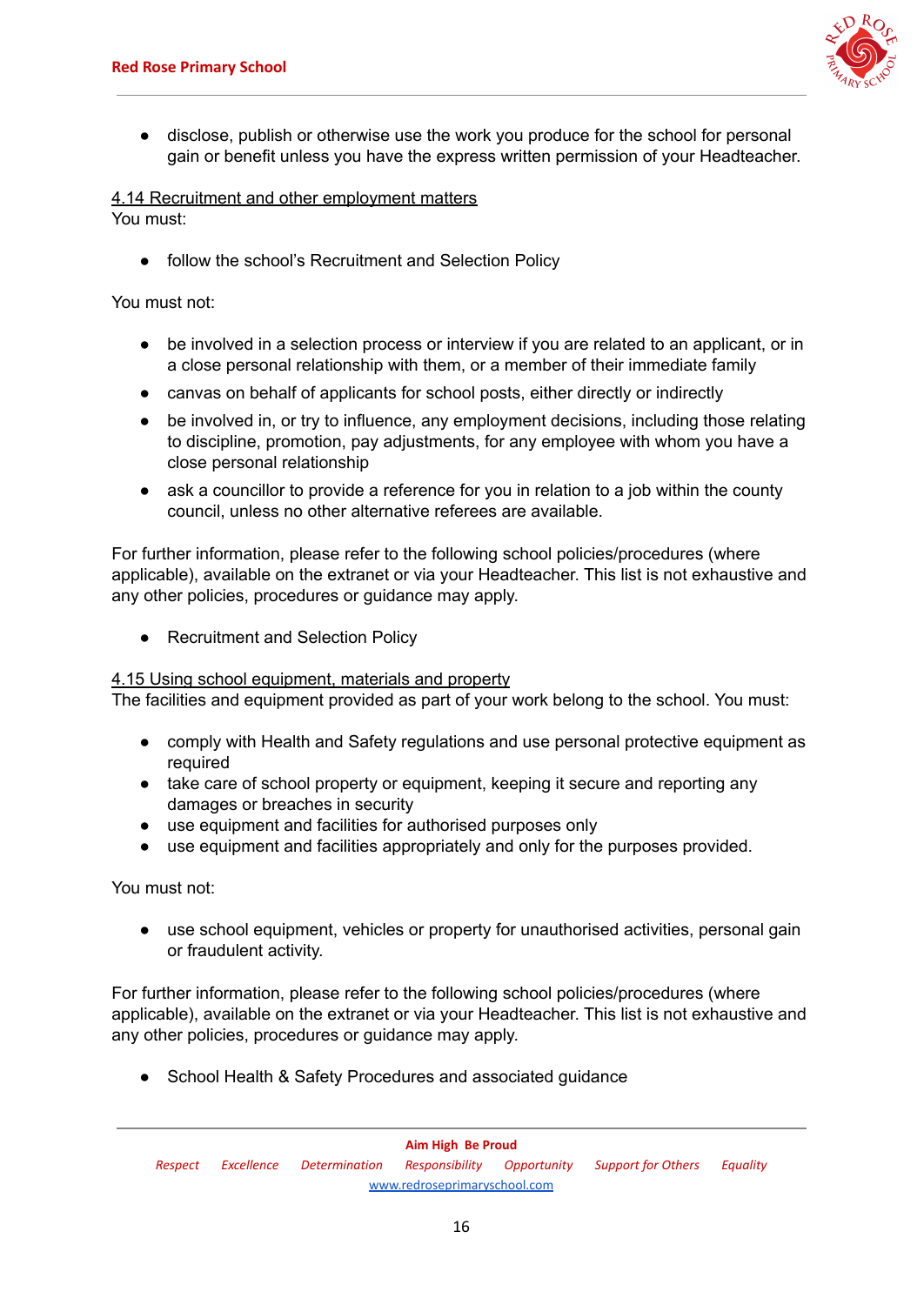

#### 4.16 Reporting improper or illegal activities

In regard to all aspects of this Code of Conduct, should you be concerned about any activities which you think may conflict with the Code of Conduct, carried out by yourself or other employees, you should raise the matter with your Headteacher.

You must:

● report any activity which you believe is illegal, improper, unethical, dangerous or a breach of Code of Conduct to your Headteacher.

For further information, please refer to the following school policies/procedures (where applicable), available on the extranet or via your Headteacher. This list is not exhaustive and any other policies, procedures or guidance may apply.

- Counter Fraud and Corruption Strategy
- DCC Confidential Reporting Code

## **5. Further information**

#### 5.1 Confidentiality

The school complies with all relevant statutory obligations. For more information, please contact the school directly.

The school Privacy Notice provides more specific information on the data collected and how it is handled, a copy of which can be accessed from the school.

If you have any concerns about how your data is handled, please contact either the school Data Protection Officer (details available from the school office), or the Information Commissioner's Office.

#### 5.2 Dealing with abuses of the Code of Conduct

Employees who attempt to abuse this Code of Conduct may face disciplinary action. The school takes false or misleading accusations very seriously which may result in further action taken through the disciplinary procedure. This will not include ill-founded allegations that were made in good faith.

#### 5.3 Monitoring compliance

The school and Durham County Council is required by law to protect the public funds it administers and, as part of this duty, will carry out routine monitoring to ensure compliance with this and other school policies. This will include reviewing declarations made under this Code of Conduct against any information held on manual and/or electronic records and systems controlled or managed by the school or the council. This may also include data matching of records containing personal data held on and/or across school or council systems. Any breaches of the Code of Conduct identified as part of these reviews will be brought to the attention of the Headteacher for appropriate action to be taken. Where any